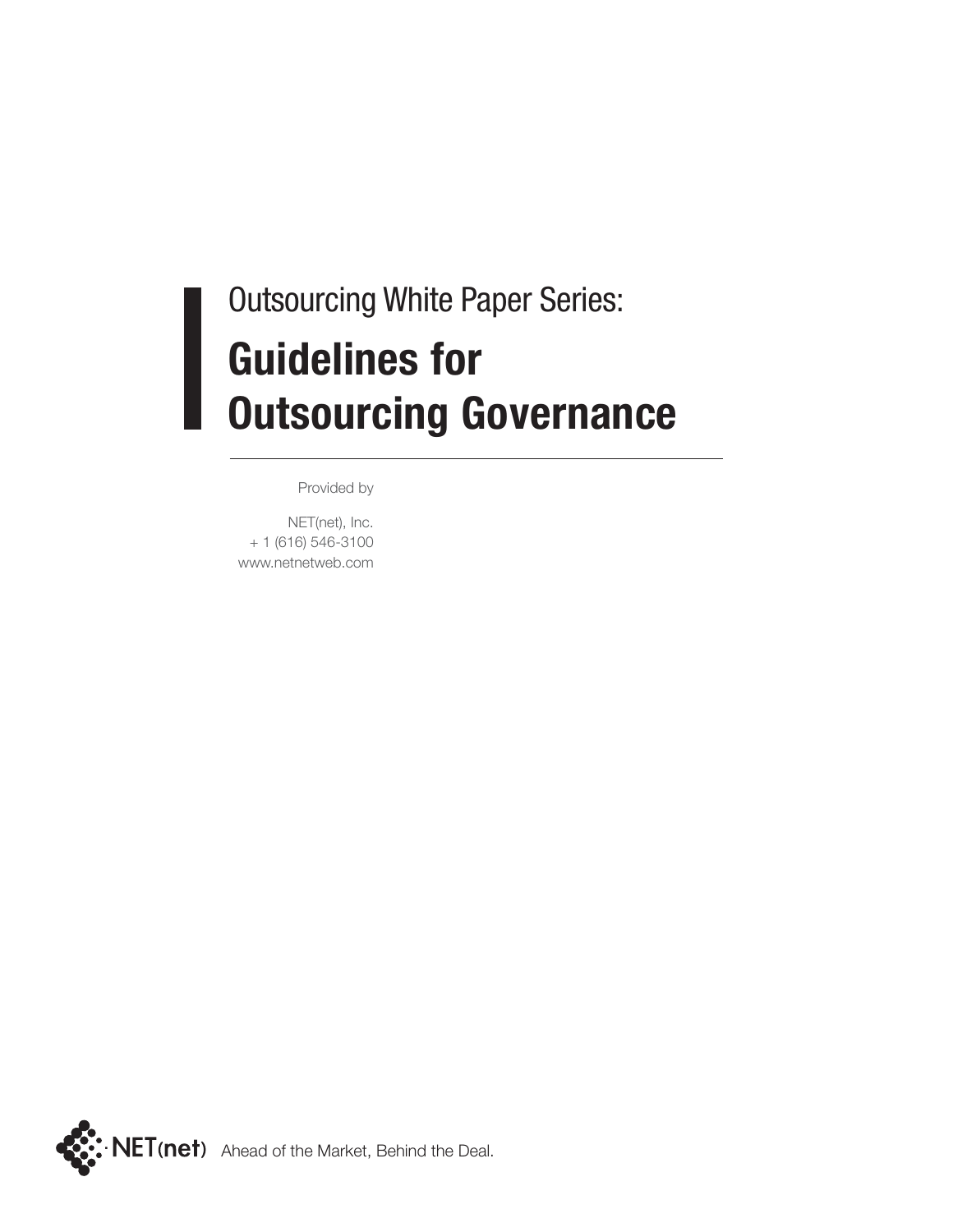# **The Context of Outsourcing**

Organizations engage in outsourcing agreements for a variety of reasons such as cost cutting, economy of scale, enhanced capability, improved flexibility or simplified management of a functional area. Whatever the reason for outsourcing, it is critical that the appropriate governance model be established to ensure not only initial success, but also long-term viability.

No matter what governance model that is adopted for your organization's outsourcing needs, NET(net), Inc.'s experience has shown that in order to be successful, the model has to focus on the business goals of the organization and provide an overall framework for ensuring appropriate levels of communication and customer satisfaction are met. Too many organizations focus on service level agreements (SLAs) to manage the outsourcing relationship, and while SLAs are very important, they are not the only factor in achieving success in outsourcing.

Having an appropriate governance model does not have to be a complicated effort, but it often is glossed over or not considered quantitative enough to put into an outsourcing agreement. However, those organizations that focus on governance and relationship management find their path to outsourcing success much easier.

This White Paper is the latest installment in NET(net)'s Outsourcing Series, in which we provide guidance and recommendations for helping organizations cope with the complexity and changing nature of outsourcing agreements. Many clients we work with underplay or overplay their ability to persuade their suppliers to bring them to their way of thinking. In this whitepaper series, we will discuss the four most effective strategies we have seen clients use to optimize their persuasiveness with their suppliers.

This White Paper focuses on the importance of having an effective governance model in place to manage the outsourcing agreement and also make sure it continues to align with business needs for relationship sustainability.

#### **Guidelines for IT Outsourcing Governance**

Many organizations already have a governance model in place for their internal IT organizations. The value of a good governance model comes from the communications process put in place as much as it does from the model itself. There are many models which can be used for various types of services delivered by the internal IT function. These models provide a range of ways in which IT decisions are made including Business Monarchy, in which the business provides direction and ultimate decision making, and Business/IT Duopolies where the IT function and the individual strategic business units (SBU's) jointly determine how IT capital and resources are spent.

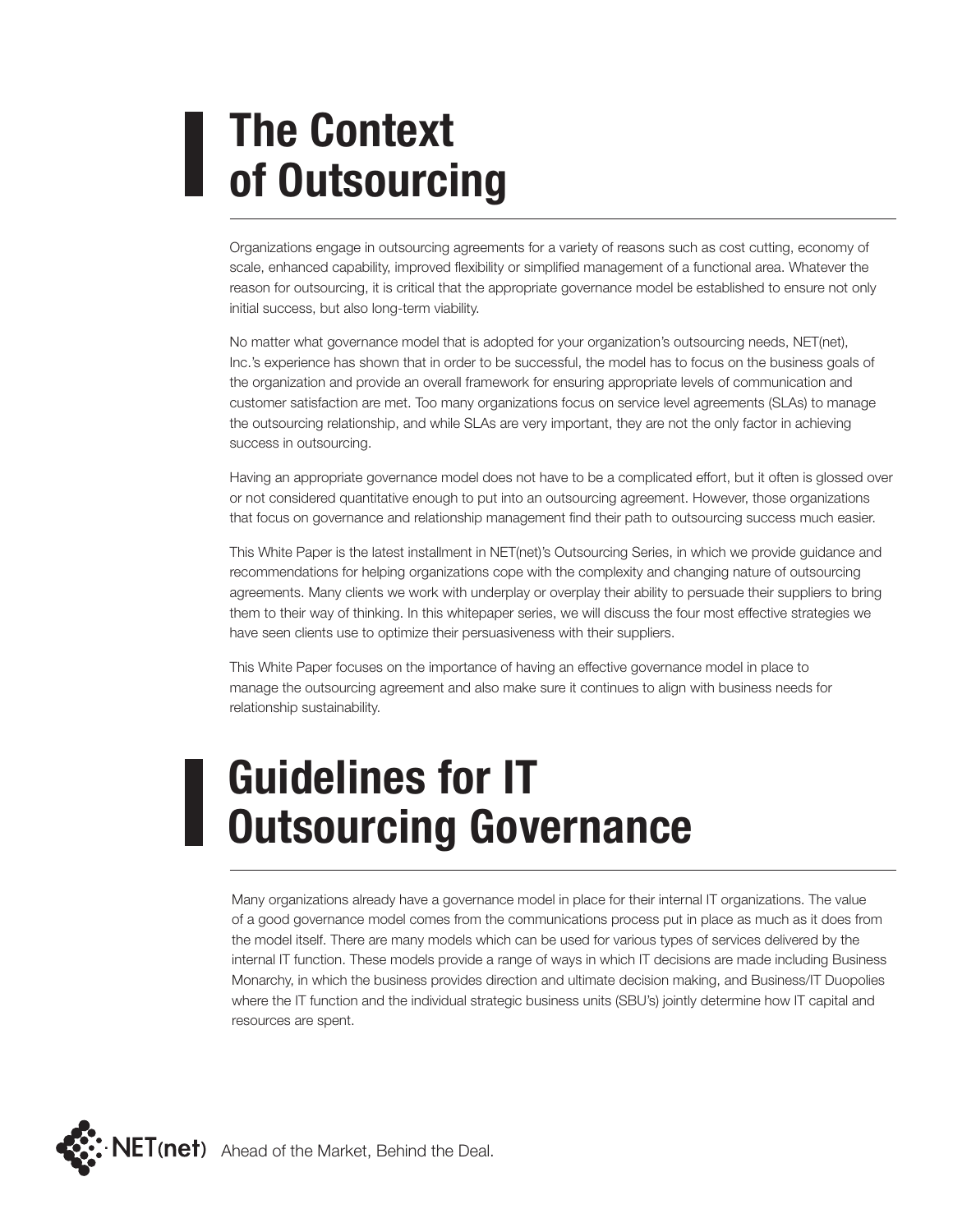If your organization already has an effective governance model in place, that is a very good basis for your outsourcing governance model. The model will need to be adjusted to take into account the fact that an external group is providing IT services, but it is a great starting point for the critical discussions to ensure success in outsourcing.

The discussions on outsourcing models need to focus initially on making sure all parties know the answers to two key questions:

- **1** Why are you outsourcing?
- 2 What are you outsourcing?

These seem like simple questions, but the answers are often difficult to determine.

In the early days of outsourcing, many organizations tried to start with the "What" rather than the "Why". They had a problem area and decided that someone else had more experience handling the problem than they did. This let, as we all know, to some very unsuccessful outsourcing agreements. Today's problems are a little more complicated because there are few organizations that have not outsourced at least some part of their IT function. Having an outsourcing agreement in place leads organizations to expand the current agreement or conclude that because it worked well in one area it will work well in another area.

Even though you may have experience (either positive or not so positive) in outsourcing one or more areas, it is always critical to start the outsourcing discussion with agreement on the goals of outsourcing.

• Why are you Outsourcing?

For many years, the most common reason companies list for outsourcing is cost reduction. While cost cutting is an important reason to consider outsourcing, it is by no means the only reason and often an exclusive focus on cost cutting or unit pricing does not lead to a deal that is optimized or effective.

The following are some of the most commonly listed reasonS for considering outsourcing:

- Cost Cutting
- Enhanced Capability
- Shedding Non-Core Functions
- Speed of Execution
- **Staff Augmentation**
- Geographic Expansion
- Improved Customer Service
- **Flexibility in Staffing**

It is often the case that an organization has multiple reasons or goals for outsourcing, and often these goals are in conflict. For example, improved cost cutting and improved customer service can each be achievable goals of outsourcing, but if both goals need to be achieved, it can be more of a challenge to construct an outsourcing deal that meets both objectives. This is precisely why a good governance model provides value to the organization by helping all parties understand the goals and constraints of the agreement.

• What are you Outsourcing?

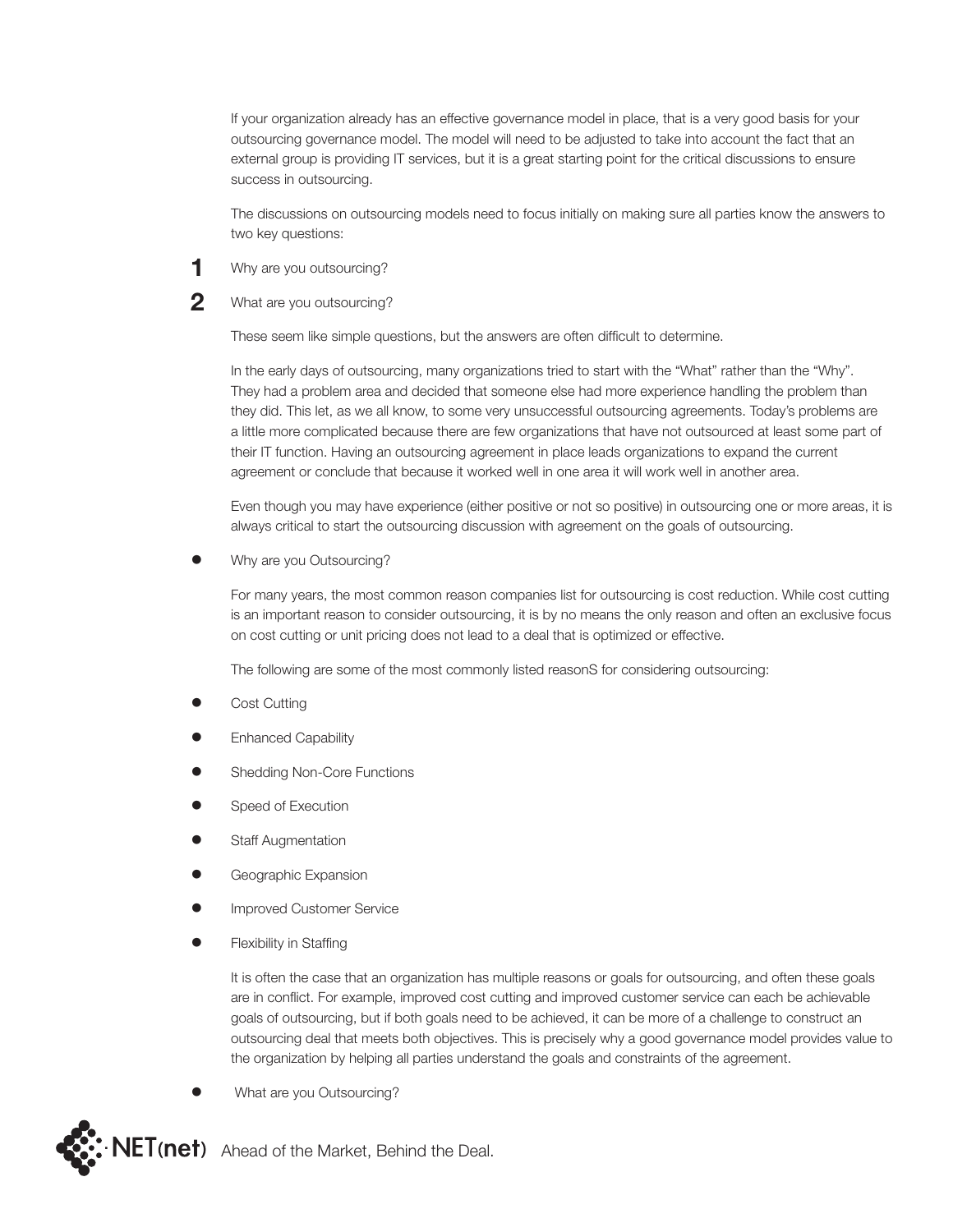The next step in creating an effective outsourcing governance model is to understand what is being outsourced. There are a lot of options from outsourcing the entire IT function to outsourcing specific components. Overall, these can be placed into three broad categories: Infrastructure, Applications and Support.

Within each of these categories, an organization can choose to outsource a variety of functions or capabilities and the organization also has options on the scale of the outsourcing arrangement. Many organizations are moving to outsourcing of their data center operations and this can range from using Software as a Service (SaaS) (infrastructure is part of the monthly charge) to co-location (the physical facilities are outsourced, but management of the infrastructure remains with the company) to managed services (the entire infrastructure operations (data center, network management, telecommunications and in some cases even disaster recovery) is managed by the outsourcer.

There are valid business reasons for choosing the functions and scale of outsourcing, and part of that decision process should be the governance model. Many times, companies view the governance model as an afterthought or something that is assumed to be handled by the service provider; however, NET(net) has found that outsourcing agreements which have a solid governance model have a much higher rate of success.

# **IT Outsourcing Governance Tools**

In order to facilitate the development of an IT outsourcing governance model, we need to keep in mind that multiple models may be required by the outsourcing situation. For example, if you are outsourcing a project, you will need to decide how that project is managed and also how it is integrated into your existing IT environment. This brings us back to the goal your organization has for the outsourcing engagement. If a goal is to complete the project in the minimum amount of time and you do not intend to support the resulting application internally, then the outsourcer can manage the project and your organization can provide oversight. If a goal is to improve the technical capability of your IT staff, then you will need to extend the time frame for project completion and include some of your internal staff in the project team. In that case, will the outsourcer manage your staff or will there be dual management of the staff? Either model will work, but success depends on making sure both organizations understand the goals and impact those goals will have on other factors that are often measured (time, cost, and scope).

In the case where your company is outsourcing an entire effort (such as managed data center services), the governance model will focus more on business outcomes and less on how the service is provided and managed. We often see a tremendous amount of effort directed toward service levels and penalties, which are critical metrics for an outsourcing agreement; however, they should not be the only metrics and they should not be the focus of governance.

Organizations can get caught up in the details and lose sight of the overall goals or outcomes and a well designed and agreed upon governance model can be an effective tool for ensuring success in an outsourcing arrangement.

In addition to service levels, we always recommend supplier scorecards as a means of providing a simple and effective governance approach. The classic stoplight indicators (Red – Yellow – Green) for key metrics can provide an overview of the entire agreement and can highlight the goals and outcomes in priority order. One